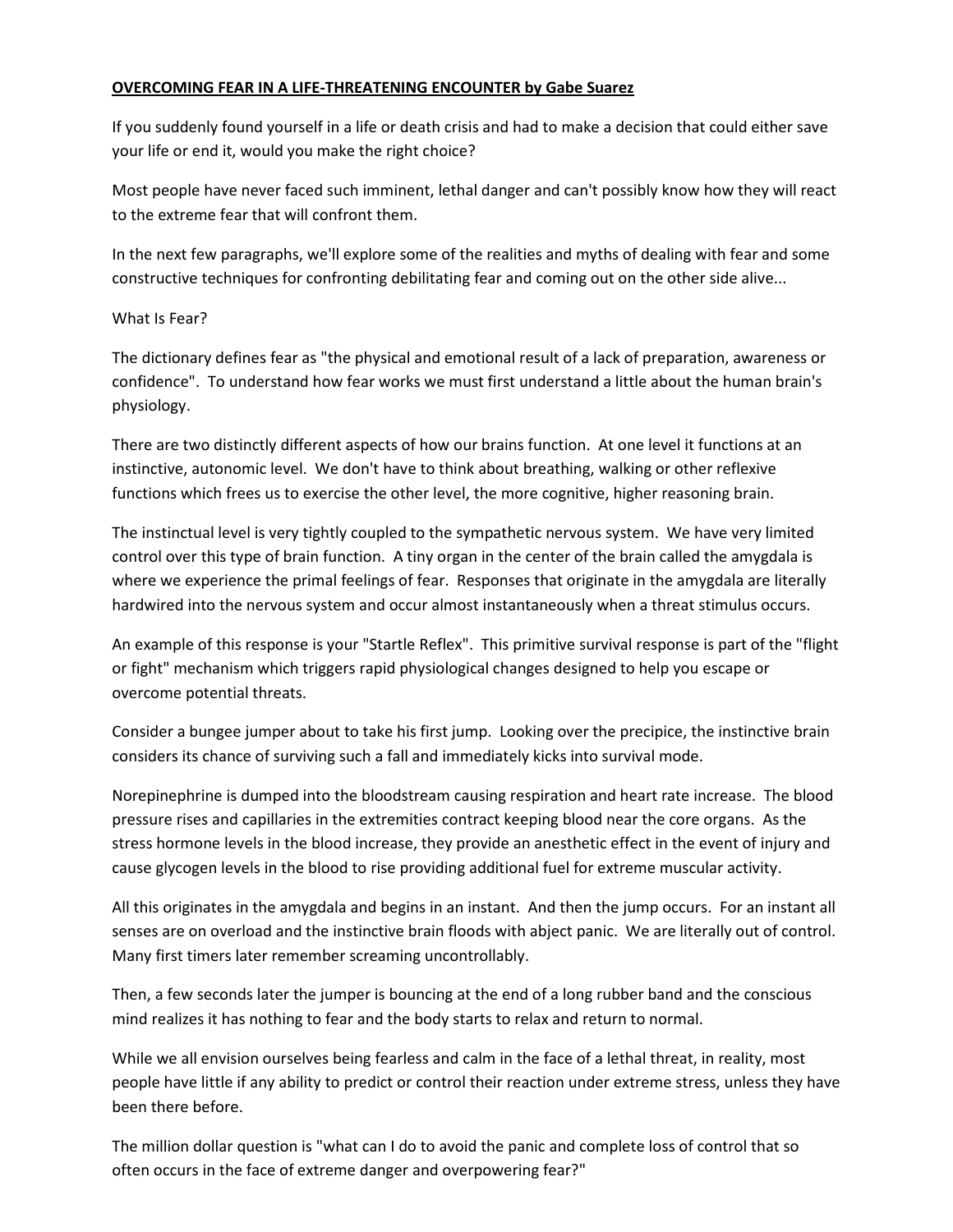Here are the best techniques you can use to learn to combat and control fear:

### **Habituation**

One of the most powerful tools used to combat fear is the process of "habituation". By constantly exposing yourself to things that produce fear you can reduce the intensity of the response. Typically the process starts with low intensity exposure and then ratchets up the intensity level to higher and higher levels until the thing that causes a fear response is familiar and becomes the new 'normal'.

Think about the wildlife we see around shooting ranges. We see them go about their activities normally. Birds land on berms, rabbits nibble the grass underneath shooting shelters, oblivious to the gunfire on the range. Yet a bird not accustomed to gunfire flies in a panic when a shot is fired.

Consider our bungee jumper after a few dozen jumps. Standing on the edge preparing to jump, while possibly still exciting, no longer elicits the same fear response.

Habituation, while powerful, is somewhat specific as it requires repeated exposure to a particular stressor to be effective.

# **Reframing**

Unfortunately, in many situations, the amygdala in your brain gets to decide what it is afraid of. It generally makes this decision without involving any cognitive processes. Simply put, it reacts.

Having a lack of knowledge or familiarity with a threat often results in a heightened level of fear. On the other hand, more familiarity can result in an ability to reframe the situation based on past experience.

I recall my own first close encounter with a rattlesnake in my yard. It was a little scary as I had never seen one up close and personal except in a zoo. While the encounter ended badly for the snake, I gained a better understanding of the behavior and motivations of the snake. Having had many more experiences with rattlesnake since that time, my brain has reframed the experience. Now, coming upon a rattler is a situation that requires caution, but no longer evokes fear.

### **Assessment**

Recognize the situation for what it is and be realistic about the assessment. Denial only serves to delay the ability to execute useful action in a situation. Immediate, decisive action in the face of a threat is essential in your ability to shape the outcome of the event.

### **Action**

The less control people feel they have over the situation, the greater the stress level. People that feel they have some level of control in a situation have much lower anxiety. Those that are able to take action to solve the situation reduce stress even further. You are simply too busy executing to worry about the outcome.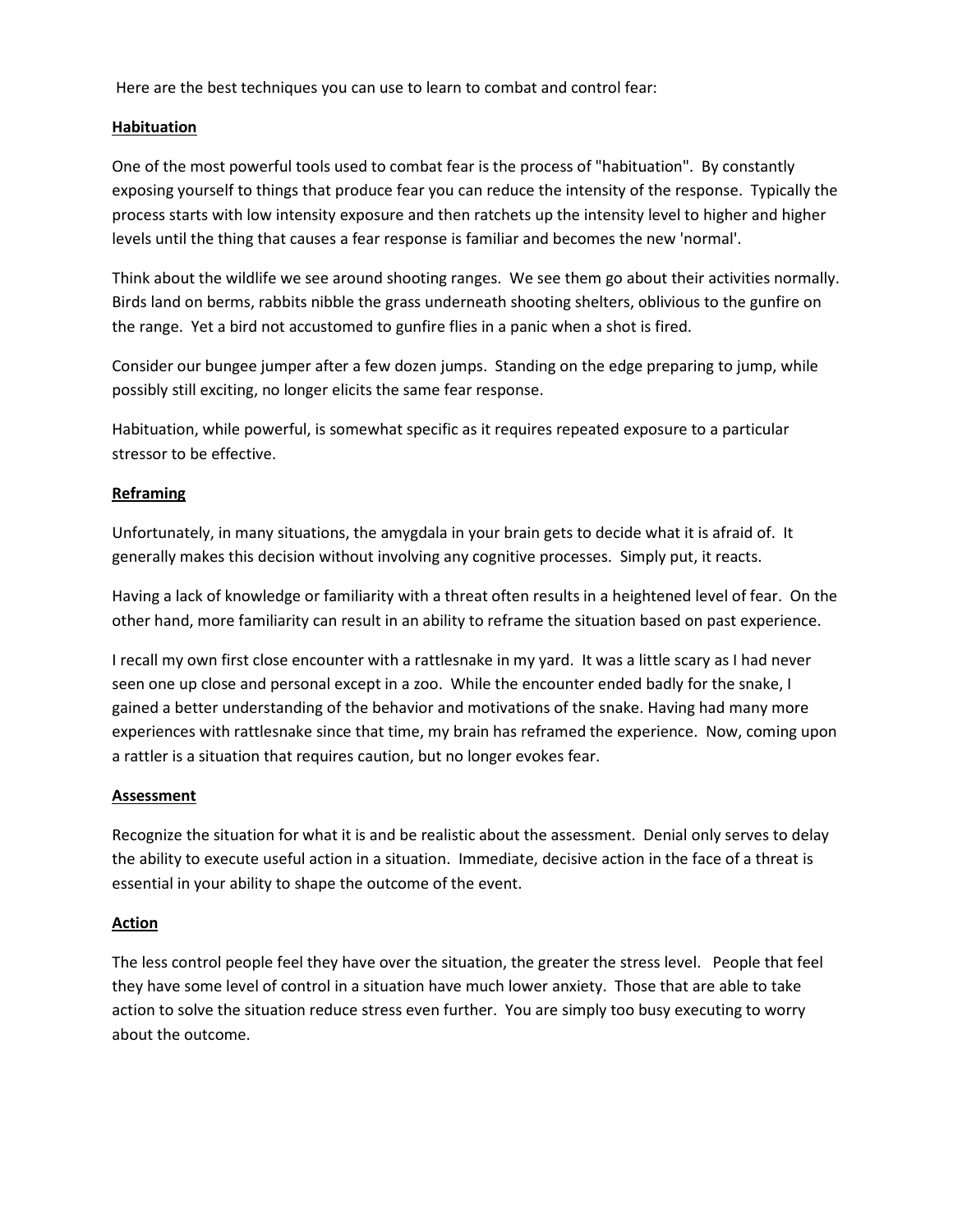### Emotional Redirection

In situations involving high stress, it can be nearly impossible for the cognitive system to regain control over the instinctive survival behavior of the brain. However, it is very possible for other primal emotions to override the fear response. Anger is particularly effective at canceling fear. By redirecting fear into anger, the fear response can be diminished and the physiological responses can be refocused in a more positive direction. If controlled effectively, the enhanced speed and strength associated with the stress response can provide real advantage in a fight.

# Combat Breathing

Controlled breathing has long been associated with relaxation techniques. Yoga and transcendental meditation have a long history of using controlled breathing to slow the heart rate and increase mental focus.

SWAT teams and Spec Ops teams worldwide have recognized the value of this technique and use 'combat breathing' techniques to counteract the stress encountered in violent confrontations. The simple technique of inhaling, holding the breath for four seconds, exhaling and then holding the breath again for four seconds has been proven to significantly reduce stress levels, regardless of circumstances.

# Physical Fitness

Physical fitness also seems to have a positive impact on a person's ability to handle themselves under stress. In 2008 and 2009 two studies showed that individuals with enhanced fitness levels and lower body fat percentages showed both physiological and cognitive resistance to the impact of stress.

The bottom line is that scientific study tells us that individuals can physically and mentally deal with stressful situations more effectively if they are in good physical condition.

### **Training**

Another powerful tool to control fear is training. Training is a critical element on many levels as it performs several vital functions:

It raises the level of awareness regarding what the full set of outcomes might be.

It provides guidance on what actions will produce desired outcomes.

It helps to identify skills that will produce the desired outcomes.

It teaches you those skills.

It reinforces those skills.

It stress-proofs those skills.

Remember that definition of fear? Fear is caused by a lack of awareness, preparation or confidence. Training certainly addresses all of these by helping you understand what you will likely be up against, teaching you the skills required to deal with the situation and provides you with a high level of confidence that when called upon, your skills will be up to the task.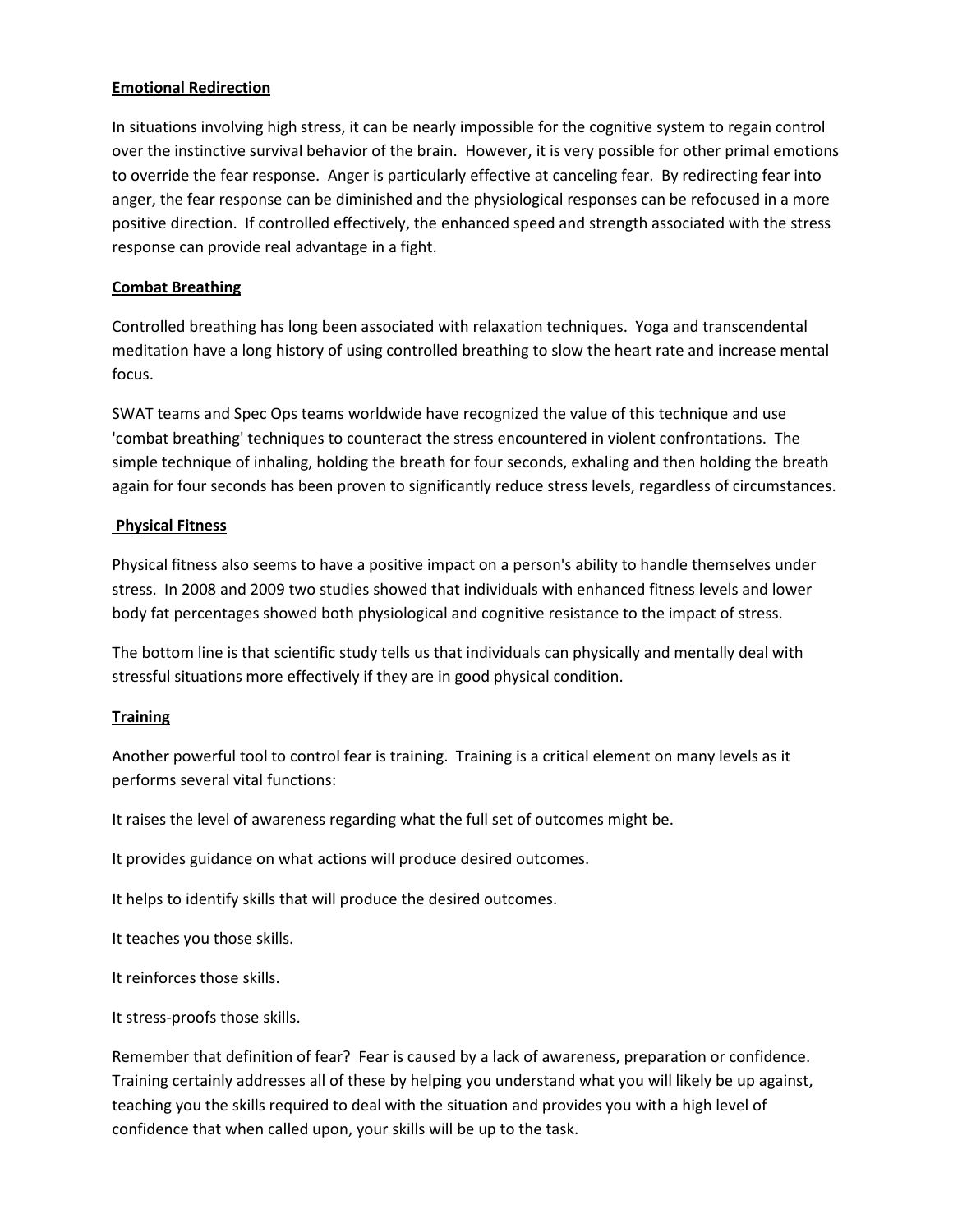# Over-learning

A key variation on the application of training is the development of essential skills through the process of 'over-learning'. In this type of training, skills are practiced well beyond the point necessary to master the skill. Continued repetition 'burns in' the skill to such an extent that conscious thought processes are no longer required to perform the action.

In a series of studies around the turn of the last century, two psychologists, Robert Yerkes and John Dodson found that these over-learned skills could be effectively employed during extreme stress. They found that by over-learning, we simply default to the behavior learned during training without the need for thought or analysis. This philosophy is neatly captured in the phrase, "The more you sweat in training, the less you bleed in combat".

A key variable in this type of training is insuring that the core skills have been solidified before stress is introduced into the equation. Mark Taylor, a psychologist with the Naval Health Research Center in San Diego concluded after an exhaustive study of Navy SEAL candidates, that an individual must achieve at least an intermediate level of the desired skill before introducing stress into the process.

In order for over-learning to work properly, there must also be some method to insure that the skill being practiced is done correctly. Clearly there is much to be said for constructive feedback from a instructor or coach during the over-learning process.

### Confidence

Achieving a high level of skill as part of the training process provides an additional benefit. It gives one a level of confidence that studies have shown leads to greater effectiveness in dealing with critical situations. Confident people feel empowered by their skills and feel that they are up to meet any challenges that may come their way. In psychological studies, confidence has been show to deliver benefit in crisis situations often beyond that associated with simply possessing the skills to handle the situation. In addition, continued success in the application of a skill under stress increases confidence. There is much truth in the saying, "Success begets success".

### **Mastery**

As one continues to train, the ultimate objective is complete mastery of the skills necessary to insure survival in a violent confrontation. Mastery is achieved when the level of skill goes beyond the cognitive processes and enters the realm of instinctive response. You no longer have to think about what to do in a situation. You just 'know' what to do and execute the skill in a flawless way.

Consider for a moment the ability of "Sully" Sullenberger, the US Airway pilot that was able to ditch a wide-body jet in the Hudson River with 154 passengers on board without a single fatality.

While he was undoubtedly fortunate, the fact that he had 30,000 flight hours over a 40 year flying career and a deep background in flight emergency management enabled him to execute perfectly when the situation called for it.

He 'knew' exactly what he needed to do and though he later admitted to being scared out of his wits, he was able to suppress his fear and get the job done. He was not flying the plane at a cognitive level so much as the plane's controls became an extension of himself. He executed a picture perfect landing in the most extreme conditions imaginable. This is what true mastery is all about.